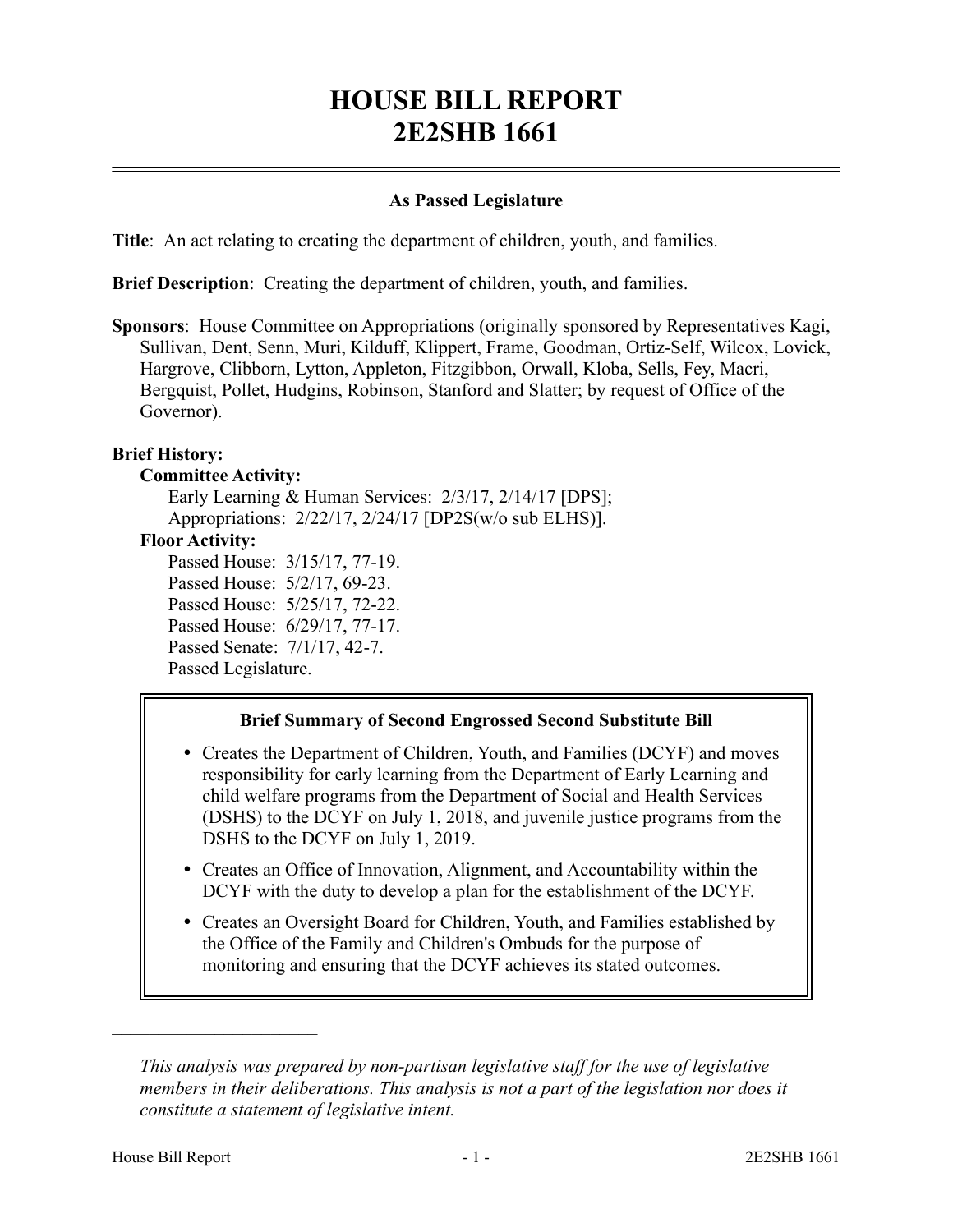## **HOUSE COMMITTEE ON EARLY LEARNING & HUMAN SERVICES**

**Majority Report**: The substitute bill be substituted therefor and the substitute bill do pass. Signed by 9 members: Representatives Kagi, Chair; Senn, Vice Chair; Dent, Ranking Minority Member; Frame, Goodman, Kilduff, Lovick, Muri and Ortiz-Self.

**Minority Report**: Without recommendation. Signed by 3 members: Representatives McDonald, Assistant Ranking Minority Member; Griffey and McCaslin.

**Minority Report**: Do not pass. Signed by 1 member: Representative Klippert.

**Staff**: Luke Wickham (786-7146).

## **HOUSE COMMITTEE ON APPROPRIATIONS**

**Majority Report**: The second substitute bill be substituted therefor and the second substitute bill do pass and do not pass the substitute bill by Committee on Early Learning  $\&$ Human Services. Signed by 28 members: Representatives Ormsby, Chair; Robinson, Vice Chair; Chandler, Ranking Minority Member; MacEwen, Assistant Ranking Minority Member; Stokesbary, Assistant Ranking Minority Member; Bergquist, Buys, Caldier, Cody, Fitzgibbon, Haler, Hansen, Harris, Hudgins, Jinkins, Kagi, Lytton, Manweller, Nealey, Pettigrew, Pollet, Sawyer, Senn, Springer, Stanford, Sullivan, Tharinger and Vick.

**Minority Report**: Do not pass. Signed by 4 members: Representatives Schmick, Taylor, Volz and Wilcox.

**Staff**: Kelci Karl-Robinson (786-7116).

#### **Background**:

The Department of Social and Health Services.

The Department of Social and Health Services (DSHS) was established in 1970 and was created by merging the former Department of Health, Department of Public Assistance, Department of Institutions, Veterans' Rehabilitation Council, and Division of Vocational Rehabilitation of the Coordinating Council on Occupational Education. The DSHS was intended to "integrate and coordinate all those activities involving the provision of care for individuals who, as a result of their economic, social, or health condition, require financial assistance, institutional care, rehabilitation, or other social and health services."

The DSHS consists of seven program area administrations including the:

- Aging and Long-Term Support Administration;
- Behavioral Health Administration:
- Children's Administration (CA);
- Developmental Disabilities Administration;
- Economic Services Administration;
- Financial Services Administration; and
- Rehabilitation Administration.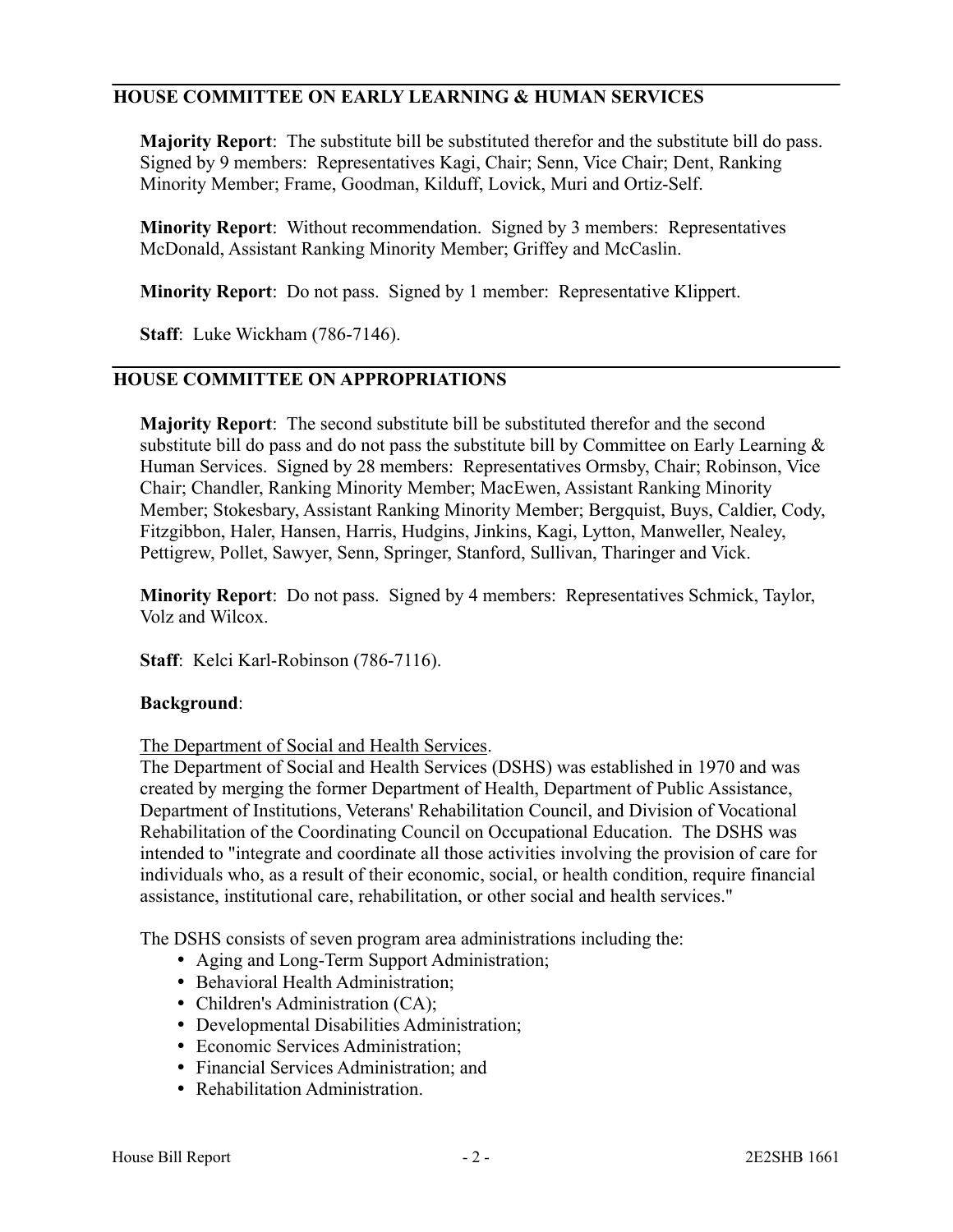The CA responds to allegations of abuse and neglect, offers child welfare services to families, and licenses foster homes, among other things. The CA screens allegations of abuse and neglect and determines whether a response is necessary, and if so what the appropriate response should be. If a child abuse or neglect allegation meets the criteria for a response, the case will be assigned to either Child Protective Services (CPS), the Family Assessment Response program, or to the Division of Licensing Resources. Serious allegations of child abuse or neglect will receive a CPS investigation within 24 hours. Allegations with low to moderately low risk of child abuse or neglect will receive a response from the Family Assessment Response program within 72 hours. The CA offers voluntary services to parents through the Family Voluntary Services program. The CA may also seek court intervention to approve out-of-home placement for children, request that parents engage in services to correct parental deficiencies, and to terminate parental rights in cases where parents do not correct their deficiencies.

The Rehabilitation Administration has responsibility for the Division of Vocational Rehabilitation, Juvenile Rehabilitation (JR), the Office of Juvenile Justice (OJJ), and the Special Commitment Center. The JR serves youth committed to custody by county courts for periods of incarceration lasting longer than 30 days in three facilities: Echo Glen, Green Hill, and Naselle Youth Camp. The OJJ is responsible for monitoring the state's compliance with the federal Juvenile Justice and Delinquency Prevention Act and providing support for the Washington State Partnership Council on Juvenile Justice.

#### Department of Early Learning.

The Department of Early Learning (DEL) was created by the Legislature in 2006 and has the duty to implement early learning programs including licensing centers and family home child care programs, the Early Achievers quality rating and improvement system, and the Early Childhood Education and Assistance Program. The DEL also partners with Thrive Washington to provide home visiting services, provides community grants and public awareness to prevent abuse and neglect, administers a Medicaid Treatment Child Care program, oversees the Early Support for Infants and Toddlers program, and sets policy for the Working Connection Child Care and Seasonal Child Care and Homeless Child Care subsidy programs.

Blue Ribbon Commission on the Delivery of Services to Children and Families. The Blue Ribbon Commission on the Delivery of Services to Children and Families (BRC) was established by executive order in early 2016 and directed to recommend an organizational structure for a new department focused solely on children and families. The BRC met monthly from May to November of 2016 and produced a final report after its last meeting recommending that the CA and juvenile justice functions of the DSHS should be integrated with the DEL to create a new state agency, among many other recommendations.

## Child Care Licensing.

The DEL adopts licensing standards for child care and early education programs. The licensing standards must provide minimum requirements for health and safety, address quality, consider the different needs of family care providers and child care centers, and promote the continued safety of child care settings.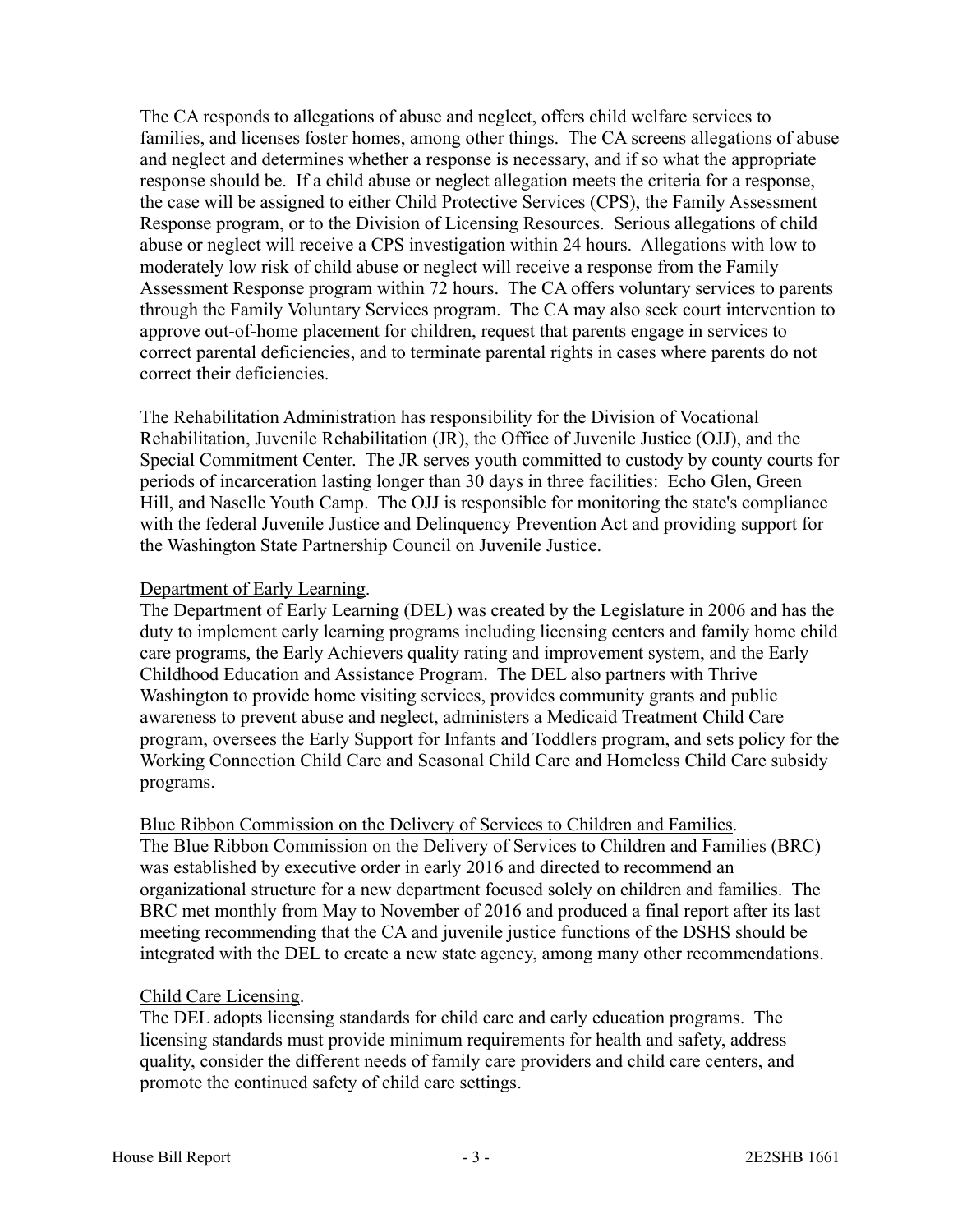If a party does not meet the minimum licensing requirements or violates licensing rules, the DEL may take an adverse licensing action against the provider by assessing a fine, deny a license application, or suspend, modify, or revoke an existing license. The DEL must give written notice of the agency's action and reasons for the action to the applicant or licensee. In general, the fine is due or the license revocation, suspension, or modification is effective 28 days after the licensee receives the notice. The DEL may make the effective date of license suspensions or revocations earlier than 28 days from the date of the notice in certain circumstances.

In lieu of taking an adverse licensing action against a child care provider, the DEL may develop a Facility Licensing Compliance Agreement (FLCA) that is an agreement between the DEL and the child care provider that the provider will take certain steps to correct violations of child care regulations. If a provider disagrees with the provisions of a FLCA, the provider may request review by a DEL supervisor. If a provider still disagrees with the FLCA after supervisory review, a provider may ask that the DEL Licensing Regional Administrator review the FLCA. The final review of a FLCA is with the DEL Statewide Licensing Administrator.

A license applicant or licensee who disagrees with the DEL's adverse licensing action has the right to an adjudicative proceeding governed by the provisions of the Administrative Procedure Act (APA). The aggrieved party must serve the DEL and the Office of Administrative Hearings (OAH) with written notice contesting the agency's action within 28 days of the party receiving the adverse notice.

## **Summary of Second Engrossed Second Substitute Bill**:

#### The Department of Children, Youth, and Families.

A new state agency, called the Department of Children, Youth, and Families (DCYF), is created immediately. The secretary of the DCYF will be appointed by the Governor within 30 days of the Governor signing the bill and will have the responsibility to work with the Governor's Office, the Office of Financial Management, the Department of Social and Health Services, the Department of Early Learning, and other impacted agencies to plan for the implementation of the DCYF and oversee the Office of Innovation, Alignment, and Accountability (OIAA) until the early learning and child welfare functions are transferred to the DCYF on July 1, 2018, and on that date the Secretary will appoint a separate director of the OIAA.

The intent of creating this new agency is to improve the delivery of services and the outcomes for children and families through delivery of these services by housing early learning, child welfare, and juvenile justice services in the same agency. The DCYF must establish outcome measure goals and report to the Legislature on these outcome measures and progress toward these goals no less than annually. The outcome measures are defined to include: (1) improving child development and school readiness; (2) preventing child abuse and neglect; (3) improving child and youth safety, permanency, and well-being; (4) improving reconciliation of children and youth with their families; (5) improving adolescent outcomes; (6) reducing future demand for mental health and substance use disorder treatment; (7) reducing criminal justice involvement and recidivism; and (8) reducing racial and ethnic disproportionality and disparities.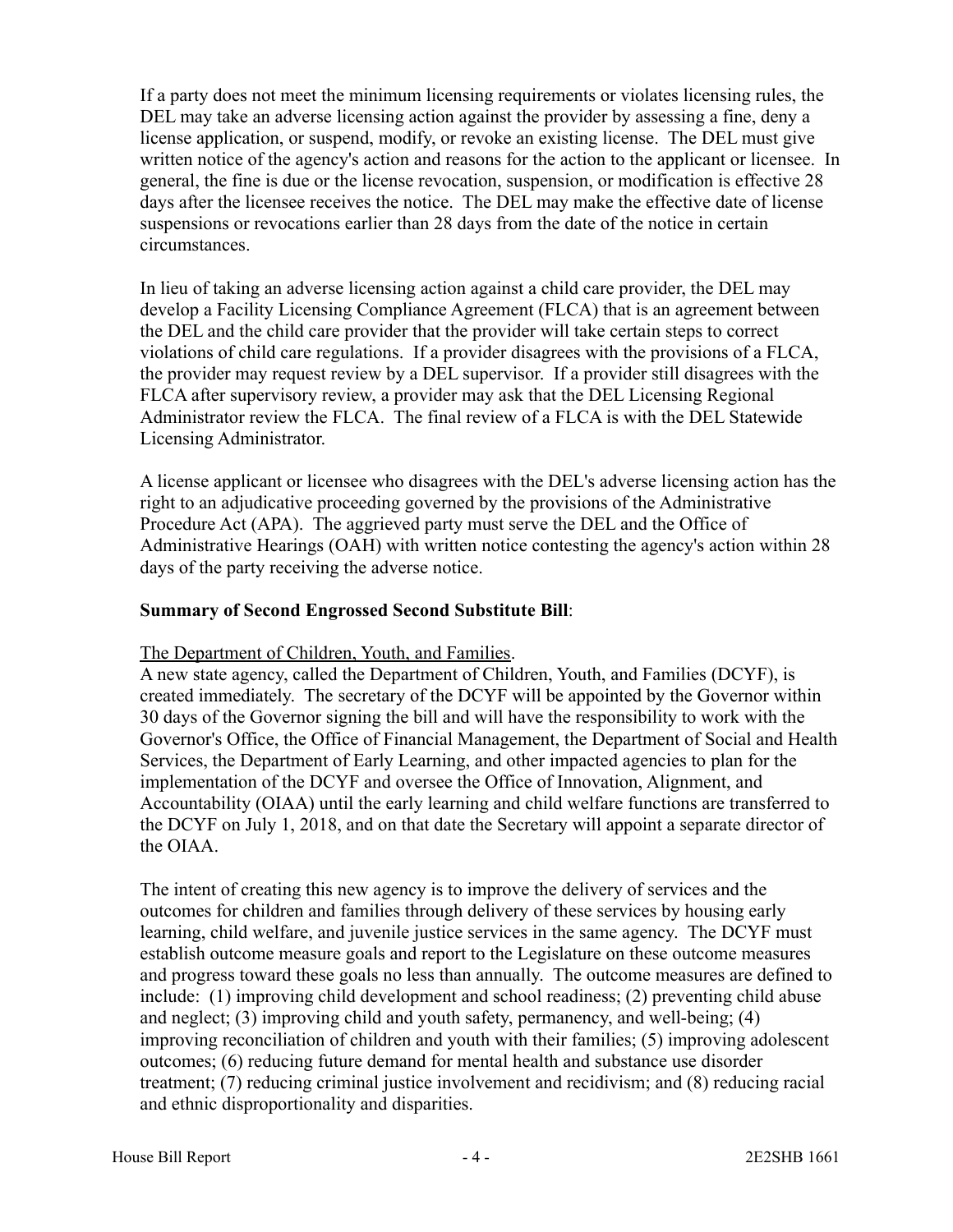The DCYF must lead ongoing work to minimize or eliminate systemic barriers to effective, integrated services across state agencies serving children, youth, and families and help the state create a data-focused environment in which there are aligned outcomes and shared accountability for those outcomes. Performance data for the DCYF must be available to the public beginning December 30, 2018. No funds may be expended by the DCYF on renewed or new contracted programs unless using performance-based contracts. The DCYF must report on outcome measures, actions taken, progress toward these goals, and plans for the future year no less than annually.

On July 1, 2018, the DEL is eliminated, and the functions performed by that agency are moved to the DCYF.

On July 1, 2018, the child welfare functions of the DSHS move from the DSHS to the DCYF.

On July 1, 2019, the juvenile justice functions of the DSHS Juvenile Rehabilitation Administration (JRA) move from the DSHS to the DCYF.

#### Office of Innovation, Alignment, and Accountability.

An OIAA is created within DCYF with the primary duty of developing and presenting a plan for the establishment of the DCYF.

The plan developed by OIAA must be delivered to the Governor and Legislature by December 1, 2017, and must include:

- coordinating and convening the DEL, the DSHS, policy work groups, research institutions, and others in the development of an integrated management portfolio management and administrative structure for the DCYF, which would include a definition of outcomes to measure performance for the DCYF;
- developing a stakeholder advisory system for the DCYF;
- coordinating with other state agencies;
- developing an information technology design and investment plan required to effectively integrate the DEL, the CA of DSHS, and the JRA of DSHS, and to meet other goals for consideration in the 2018 Supplemental Budget;
- developing a consultation policy and protocol with the 29 federally recognized tribes in the State of Washington and signatories to the Centennial Accord; and
- reviewing existing statutes affecting the DEL and the DSHS and identifying conflicts or barriers that these statutes present.

The OIAA must also develop a report on how to incorporate the staff determining eligibility for the Working Connections Child Care program and other elements of that program into the DCYF.

Beginning July 1, 2018, the functions of the OIAA include:

- recommending implementation of advancements based on research;
- alignment and measurement of outcomes;
- quality assurance and evaluation of programs and services;
- leading partnerships with the community, research and teaching institutions, philanthropic organizations, and nonprofit organizations;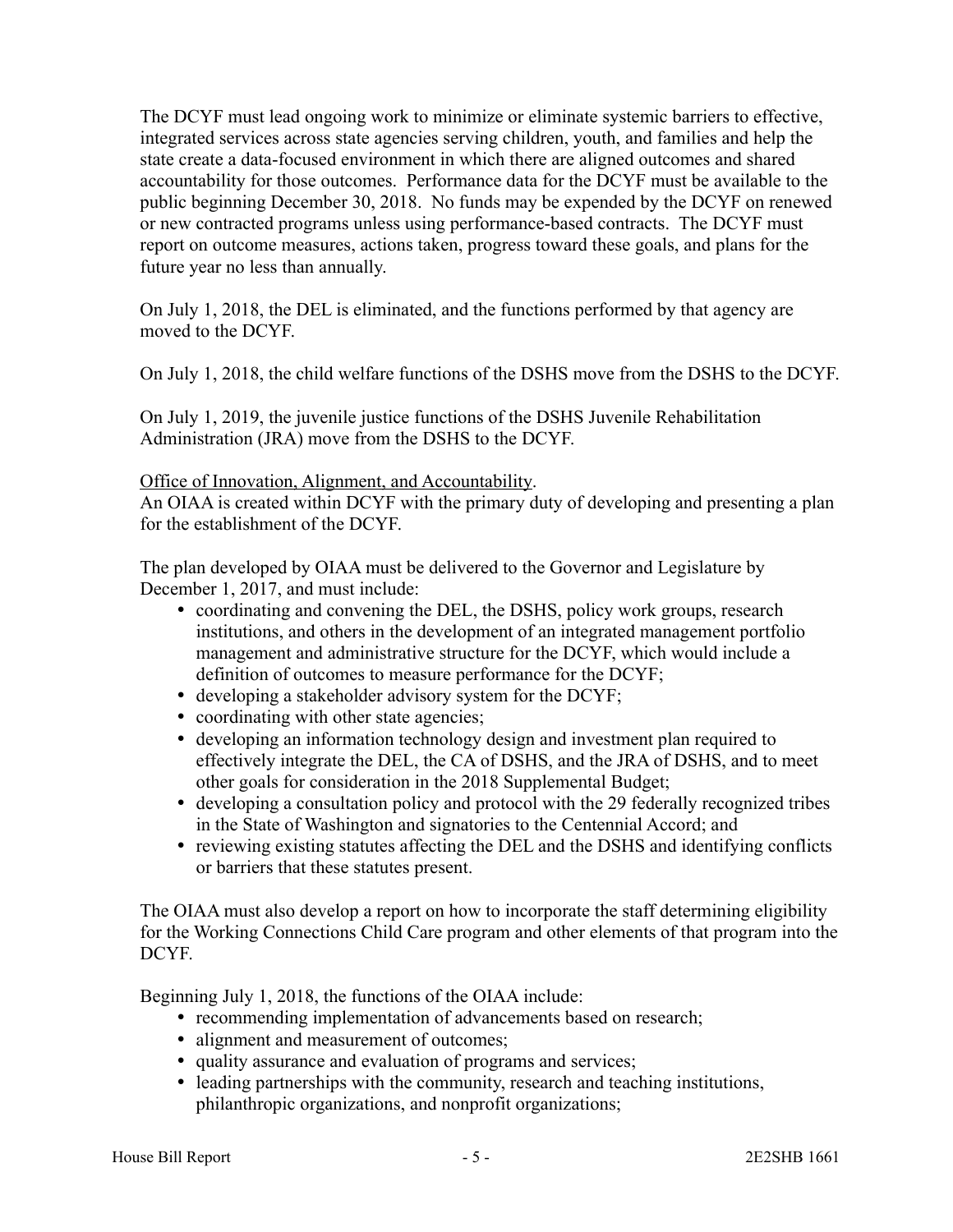- leading collaboration with courts;
- producing an annual work plan that includes priorities for ongoing policy, practice, and system reform, tracking and reporting on the performance of DCYF reforms;
- appointing members of an external stakeholder committee;
- providing quarterly updates on the implementation of the DCYF to the Oversight Board between July 1, 2018 and July 1, 2019;
- providing a report to the Governor and Legislature by November 1, 2019, that includes recommendations regarding whether the juvenile rehabilitation division of the DSHS should be integrated into the DCYF, and if so, what the appropriate timing and process is for integration of the juvenile rehabilitation division into the DCYF;
- providing a report to the Governor and Legislature by November 1, 2018, that includes: (1) a review of the current process for addressing foster parent complaints and concerns through the DCYF and through the Office of the Family and Children's Ombuds (OFCO) that includes an examination of any deficiencies of the current system; and (2) recommendations for expanding, modifying, and enhancing the current system for addressing individual foster parent complaints to improve child welfare, the experience of foster parents, and the overall functioning of the child welfare system; and
- providing a report to the Governor and Legislature by November 1, 2018, that includes recommendations regarding whether the Office of Homeless Youth within the Department of Commerce should be integrated into the DCYF.

#### Oversight Board for Children, Youth, and Families.

The Office of the Family and Children's Ombuds (OFCO) must establish the Oversight Board for Children, Youth, and Families (Oversight Board) for the purpose of monitoring and ensuring that the DCYF achieves its stated outcomes. The Oversight Board is assumes the duties of the Legislative Children's Oversight Committee from July 1, 2018 to July 1, 2019 and assumes the full duties described below beginning July 1, 2019. The Oversight Board includes four legislators, one nonvoting representative from the Governor's Office, four subject matter experts, one foster parent representative, one representative from an organization that represents the best interest of the child, one parent group representative, one law enforcement representative, one child welfare caseworker representative, one early childhood learning program implementation practitioner, two tribal representatives, and one judicial representative. The non-legislative members of the Oversight Board are nominated by the Governor, subject to approval of the appointed legislators by majority vote and serve four year terms.

The Oversight Board has the following powers: (1) receiving OFCO reports; (2) obtaining records from the OFCO; (3) selecting its officers and adopting rules; (4) requesting investigations by the OFCO; (5) requesting and receiving information from the DCYF; (6) determining whether the DCYF meets its performance measures; (7) conducting an annual review of a sampling of provider contracts to ensure that they are performance-based; (8) conducting periodic surveys of providers, customers, parent groups, and external services; and (9) issuing an annual report.

The Oversight Board must maintain a staff not to exceed one full time employee and a boardselected executive director. The Legislative Children's Oversight Committee is eliminated, and references to that committee are replaced with references to the Oversight Board.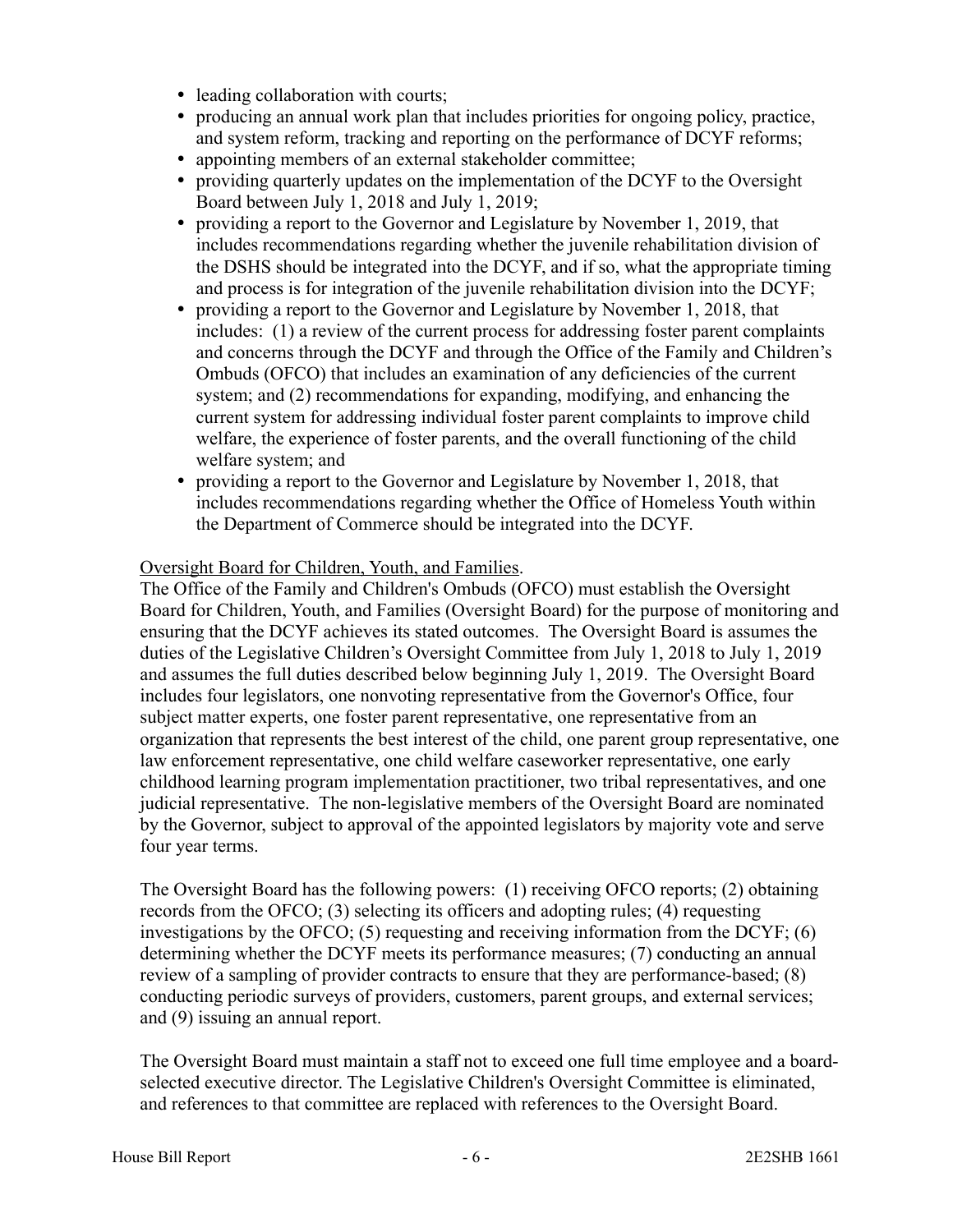The Oversight Board is granted the authority to review decisions made by the internal review process for reviewing child care facility licensing compliance agreements developed by the DCYF that do not involve violations of health and safety standards and overturn, change, or uphold those decisions.

## Child Care Licensing.

The DCYF is limited in its release of licensing history to parents and caregivers on its single source of information to license suspension, surrender, revocation, denial, stayed suspension, or reinstatement. This single source of information cannot include unfounded reports of child abuse and neglect.

The DCYF must establish an internal review process for reviewing child care facility licensing compliance agreements that do not involve violations of health and safety standards. The review process must be conducted by three DCYF employees, and three child care providers. The internal review process may overturn, change, or uphold a department licensing decision by majority vote. In the event that the individuals conducting the internal review process are equally divided, the secretary shall make the decision of the internal review process. A licensee must request review by the internal review process within 10 days of the development of a child care facility licensing compliance agreement and the internal review process must be completed within 30 days of receiving the request from the licensee to initiate the internal review process.

The DCYF is prohibited from developing child care facility licensing compliance agreements with a child care provider for first-time violations of rules that do not relate to health and safety standards and that can be corrected on the same day that the violation is identified.

# **Appropriation**: None.

## **Fiscal Note**: Available.

**Effective Date**: This bill takes effect July 1, 2018, except for sections 101 and 103, relating to the creation of the Department of Children, Youth, and Families, and the Office of Innovation, Alignment, and Accountability, which take effect immediately, and sections 601 through 631, sections 701 through 728, and section 804 relating to the transfer of juvenile justice programs, which take effect July 1, 2019.

# **Staff Summary of Public Testimony** (Early Learning & Human Services):

(In Support) We all want our children to succeed and we know that some of our children are not succeeding. The BRC focus was intervening with families to prevent harm and allow those children to succeed. The commission was also focused on providing preventative services. This bill wants to build upon the success of the DEL. The BRC wanted to address racial and ethnic disproportionality and incorporate input from tribes. The bill is about realigning our programs and services to provide these services in a more effective manner. The OIAA is created in the bill to address the appropriate organizational structure to allow this new agency to be effective. There is a need to add accountability language to the bill. The visibility that this new agency would give to these issues will help improve these critical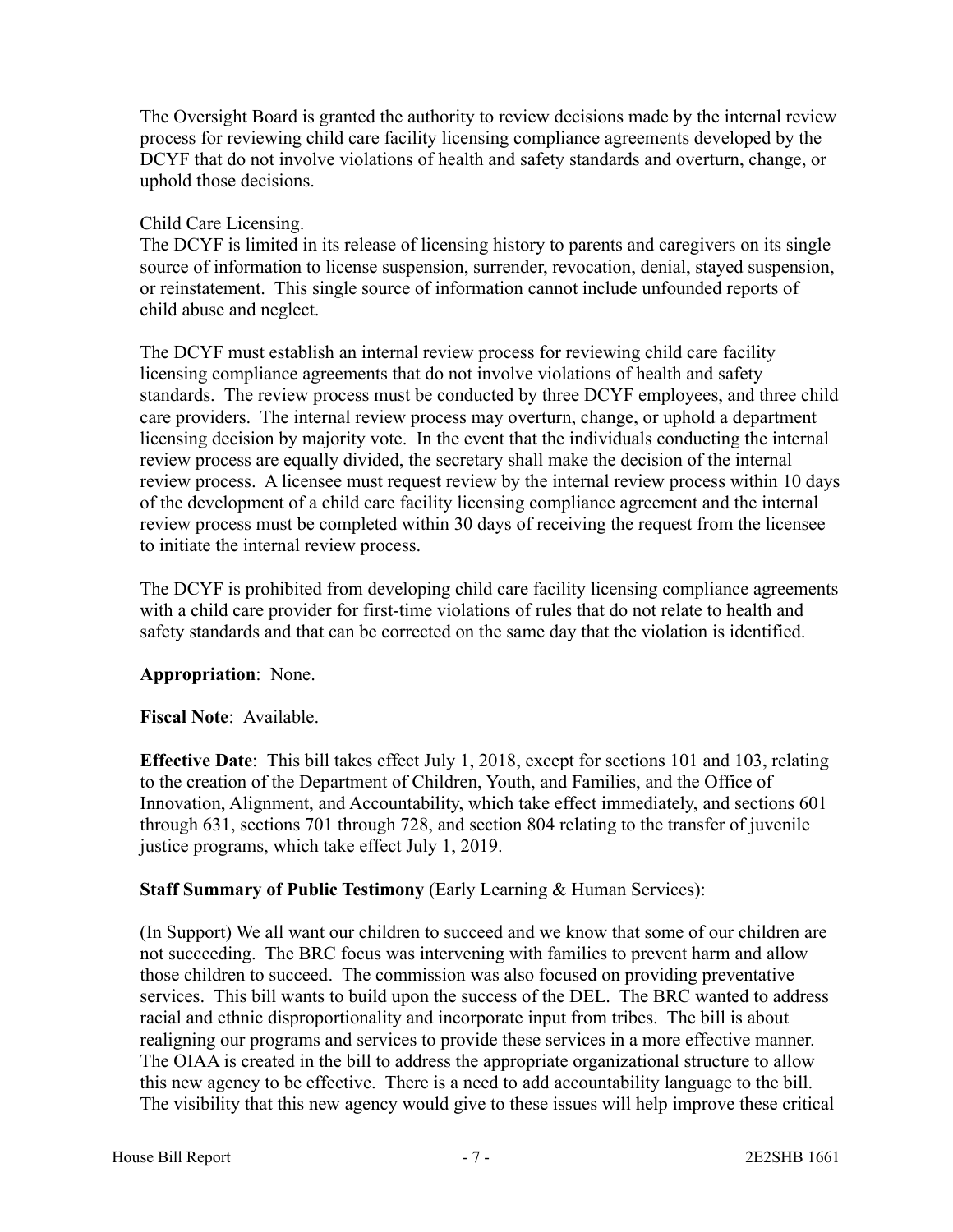services. This new agency will be able to track outcomes and measure progress. The way that government organizes its programs makes a statement about government priorities. There was discussion with other states that have created a new children and family agency who indicated that a longer implementation time can result in efforts losing momentum. Moving the Economic Services Administration would have been very expensive because of its large size and complicated infrastructure. There was a unanimous vote to approve the BRC recommendations.

The BRC welcomed the input from tribal perspectives. Even though tribes are sovereign nations, those tribes need to relate to and interact with the State of Washington. Some tribes have suffered from youth suicide issues.

Washington is not alone in its efforts to improve child welfare. The fundamental way that child welfare is offered needs to be redesigned. Currently there are marginal outcomes for children and youth, and innovation is needed to improve those outcomes. The BRC recognizes that the child welfare system cannot make these improvements alone. The delivery of services should move in a manner that is more preventative than responsive. The BRC recommends the creation of the OIAA, which is critical to the success of the new department.

There should be an adolescent unit in the new agency. This new agency is needed for children and families. The current child welfare system was designed to respond to crisis, while the research indicates that we should move the focus toward prevention. This new department will allow the state to move the focus to serve younger children in a preventative fashion. A system that is totally focused on children, youth, and families will be able to address child trauma. The BRC highlighted the brain research regarding brain trauma. The new agency will be able to appropriately respond to these issues. The JR branch of the DSHS has been on the cutting edge of using evidence-based programs.

The new department must address the racial and ethnic disproportionalities in the system. There is a need for undocumented families to access services. The new agency can ensure that families are not lingering in the system. There should be representatives from communities of color and communities who have been served by the system included in the new agency. Families should be served in a strength-based manner.

Many fathers could be better served by earlier intervention strategies. Engaging fathers as soon as possible can ensure that they can better serve their family and prevent the need to remove children. The new agency's focus on prevention even after families are involved in the system will improve outcomes for families. Historically, the CA of DSHS has been supportive of foster parents, but they have a hard time prioritizing child welfare with the many competing priorities within the DSHS.

The three priorities for this agency should be racial equity, accountability to child outcomes, and commitment to high quality early learning programs.

The child subsidy payments should be moved to the new agency. The bill should include intent language regarding early learning outcomes, moving the Working Connections Child Care program entirely into the new agency, and may need a longer timeline to become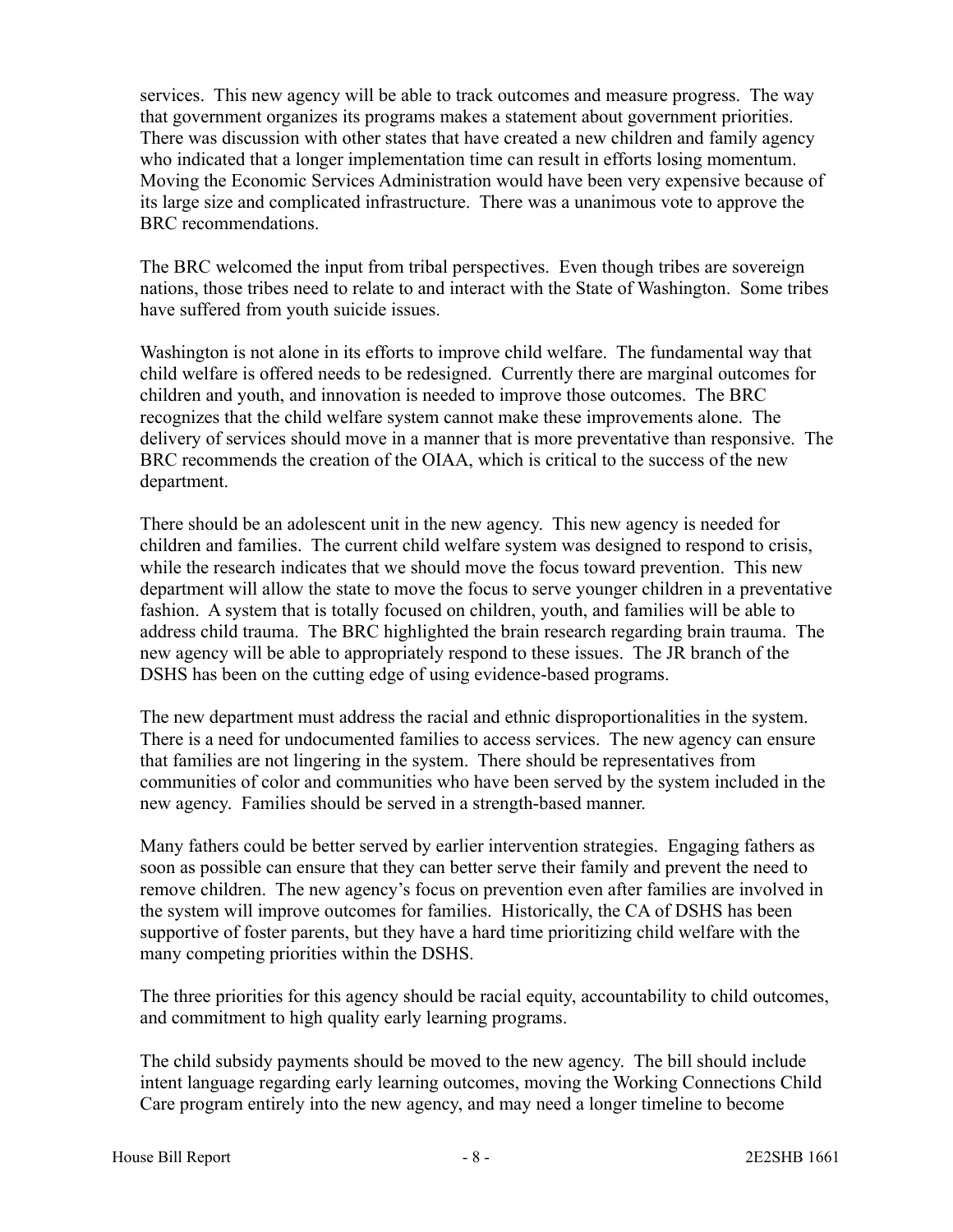operational. The new agency has the opportunity to break down silos and shift to a preventative approach for children and families. This legislation should embody the spirit of the BRC recommendations. The intent sections should include language regarding early learning programs. The connection with the Office of the Superintendent of Public Instruction should be made clearer in the intent language.

A *Spokesman Review* article highlighted the child welfare system, and after interviewing inmates, it was indicated that 60 percent of the inmates had been in the child welfare system. Many of these individuals remembered all of the details of the time that they were removed from their parents, from the clothes they were wearing, the music that was playing, and their belongings that were lost. Improving the way that families and children receive services will not happen overnight, but the right actions are being taken in that direction.

Juvenile justice should be rolled into the new department. Too many youth who end up in jail could have been better served through mental health and other services. There should be more external participation in the new agency, performance-based contracting should be defined, and the bill should better describe a structure for parental involvement. There is wisdom in including juvenile justice and adolescents in this new agency. This provides an opportunity to provide a more coherent and integrated approach to children and families. The children and families in the child welfare system experience a great amount of trauma. Nearly half of youth in the juvenile justice system have been or were involved in the child welfare system. There are similar needs among youth in the juvenile justice and child welfare systems. Integration of child welfare and juvenile justice allows for better services to be provided to youth and families.

## (Opposed) None.

(Other) Tribes should be better represented throughout the bill. This legislation is not just about realigning programs, but changing the way that services are provided to families from responding to families after a child abuse or neglect allegation to providing services at an earlier period that allows for preventative services. The OIAA is critical to ensure program performance and evaluation. The creation of the new agency could provide a new opportunity to respond to vulnerable children and families. This can only happen with adequately paid child welfare caseworker staff. The current child welfare caseworkers experience crushing caseloads and stress. That environment has led to high turnover. Caseworkers should be better paid and there should be more caseworkers to meet the national caseload standard of 15 cases per caseworker.

## **Staff Summary of Public Testimony** (Appropriations):

(In support) Law enforcement leaders are on the front lines of the broken system and strongly support proven prevention programs for all of the state's children. The state can invest now, or pay higher costs later when people become involved with the criminal justice system. The new agency will provide visibility, accountability, and a focus on improved services and outcomes. An infrastructure of prevention, brain science, equity, and supportive services can enrich communities and avoid significant costs for individuals and the state. The hope is to provide a family-centered approach without further stigmatizing families. Merging the Department of Social and Health Services Children's Administration (DSHS CA) with the